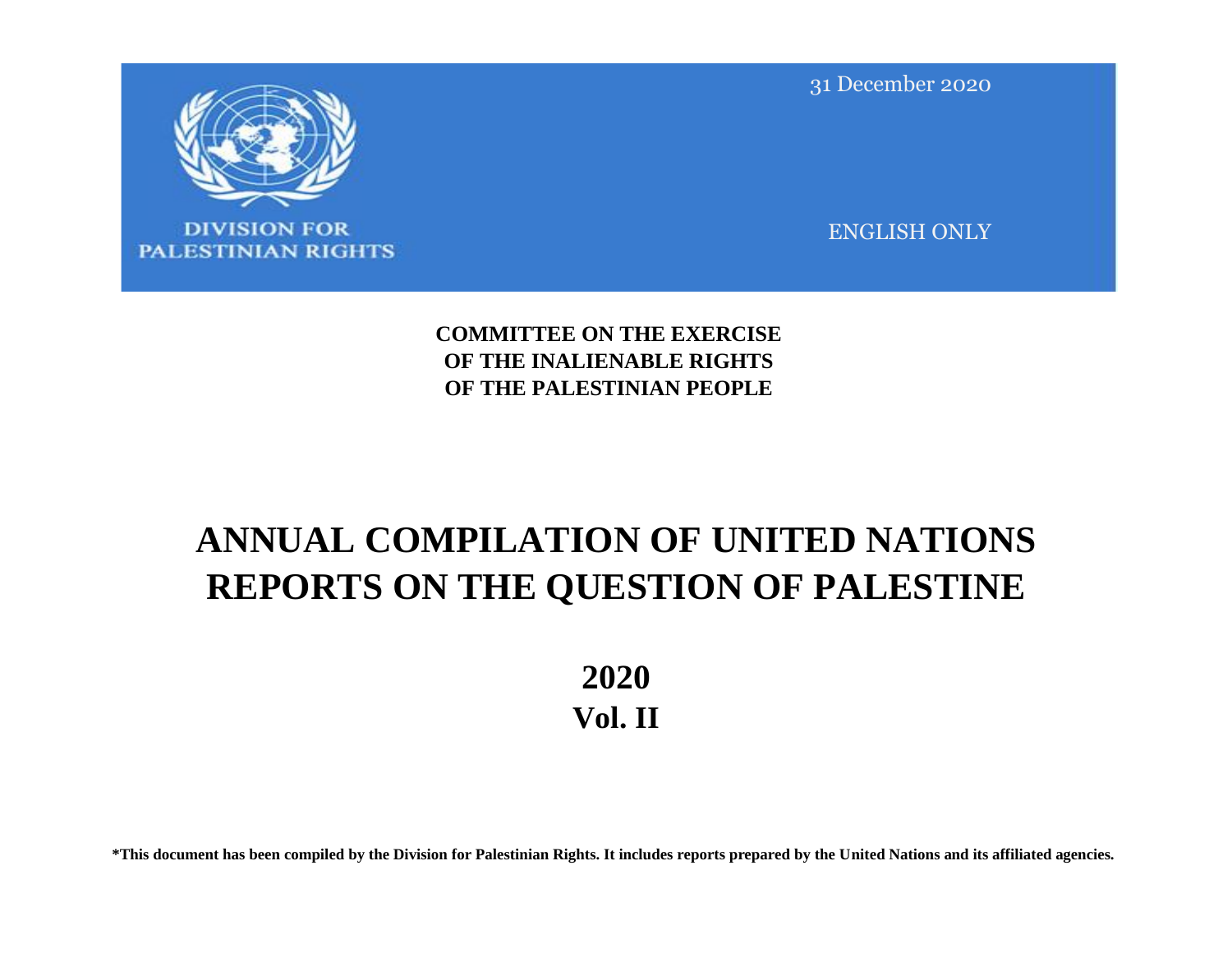| <b>Publication</b><br><b>Date</b> | <b>Title</b>                                                                                                            | <b>Author agency</b>                                                                                          | <b>Submitted to</b>                                                                                                        | <b>Symbol</b> |
|-----------------------------------|-------------------------------------------------------------------------------------------------------------------------|---------------------------------------------------------------------------------------------------------------|----------------------------------------------------------------------------------------------------------------------------|---------------|
| 16/12/20                          | <b>Report of the Secretary-General on</b><br><b>Implementation of Security Council</b><br><b>Resolution 2334 (2016)</b> | Department of Political and<br>Peacebuilding Affairs (DPPA)                                                   | <b>Security Council</b>                                                                                                    | S/2020/1234   |
| 03/12/20                          | <b>UNRWA Disability Inclusion Annual</b><br>Report 2020                                                                 | <b>United Nations Relief and</b><br><b>Works Agency for Palestine</b><br>Refugees in the Near East<br>(UNRWA) |                                                                                                                            |               |
| 24/11/20                          | Economic Developments in the<br><b>Palestinian Territories</b>                                                          | World Bank                                                                                                    |                                                                                                                            |               |
| 10/11/20                          | <b>UNSCO Socioeconomic Report</b>                                                                                       | Office of the United Nations<br>Special Coordinator for the<br><b>Middle East Peace Process</b><br>(UNSCO)    |                                                                                                                            |               |
| 01/11/20                          | <b>Evaluation of UNRWA Monitoring and</b><br><b>Reporting Activities on the Medium</b><br>Term Strategy 2016 - 2021     | <b>UNRWA</b> Department of<br><b>Internal Oversight Services</b><br>(DIOS)                                    | <b>United Nations</b><br><b>Relief and Works</b><br>Agency for<br><b>Palestine Refugees</b><br>in the Near East<br>(UNRWA) |               |
| 27/10/20                          | Report to the Ad Hoc Liaison<br>Committee                                                                               | Office of the Quartet                                                                                         | Ad Hoc Liaison<br>Committee<br>(AHLC)                                                                                      |               |
| 26/10/20                          | <b>Educational and Cultural Institutions in</b><br><b>Occupied Arab Territories</b>                                     | <b>United Nations Educational</b><br>Scientific and Cultural<br>Organization (UNESCO)                         | UNESCO 210 <sup>th</sup><br><b>Executive Session</b>                                                                       | 210 EX/37     |
| 26/10/20                          | <b>Occupied Palestine</b>                                                                                               | <b>United Nations Educational</b><br>Scientific and Cultural<br>Organization (UNESCO)                         | UNESCO 210 <sup>th</sup><br><b>Executive Session</b>                                                                       | 210 EX/36     |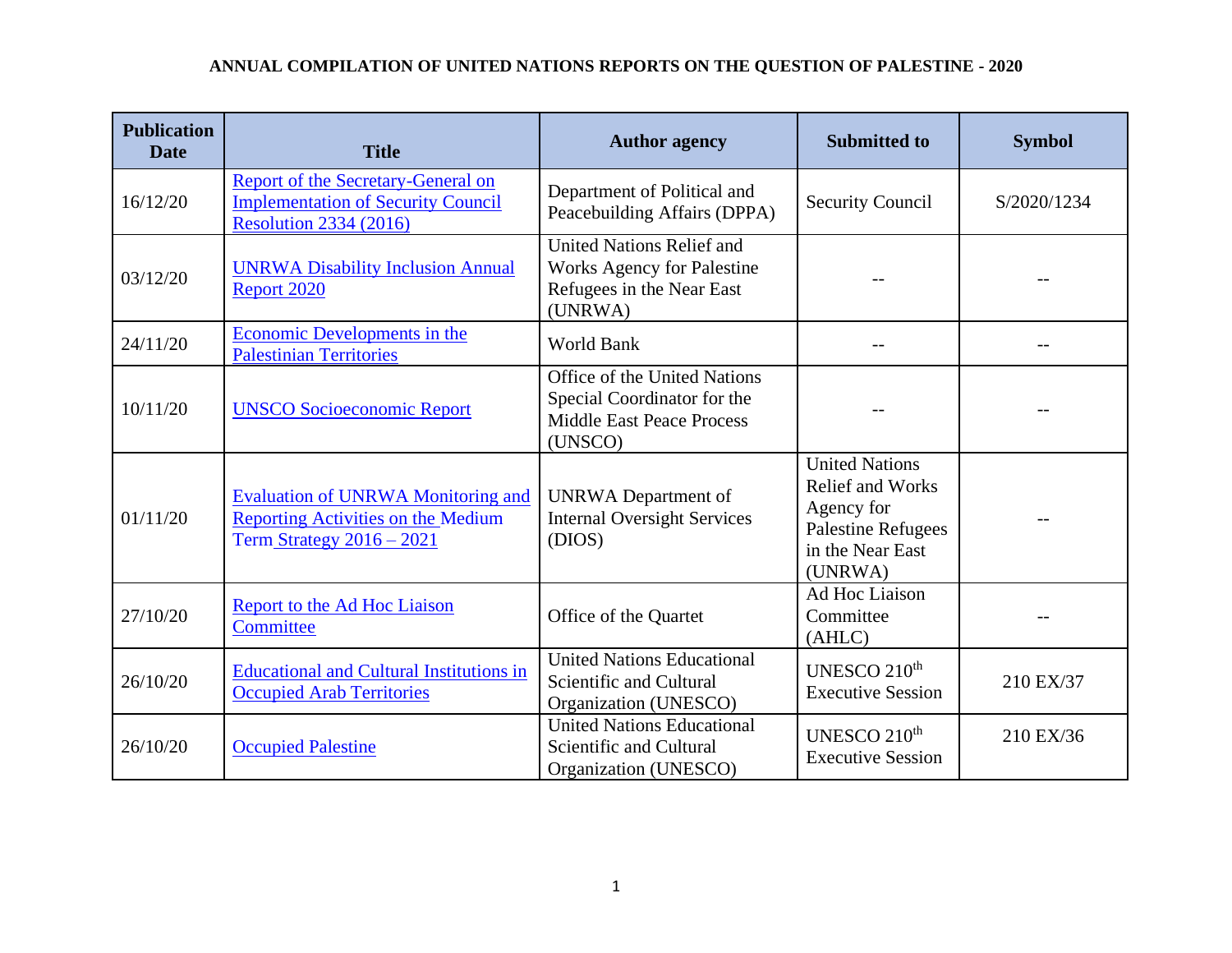| <b>Publication</b><br><b>Date</b> | <b>Title</b>                                                                                                                                                                                       | <b>Author agency</b>                                                                                            | <b>Submitted to</b>     | <b>Symbol</b> |
|-----------------------------------|----------------------------------------------------------------------------------------------------------------------------------------------------------------------------------------------------|-----------------------------------------------------------------------------------------------------------------|-------------------------|---------------|
| 22/10/20                          | Situation of Human Rights in the<br><b>Palestinian Territories Occupied Since</b><br>1967                                                                                                          | Special Rapporteur on the<br>situation of human rights in the<br>Palestinian territories occupied<br>since 1967 | <b>General Assembly</b> | A/75/532      |
| 13/10/20                          | 2020 Annual Report of Committee on<br>the Exercise of the Inalienable Rights<br>of the Palestinian People                                                                                          | Committee on the Exercise of<br>the Inalienable Rights of the<br>Palestinian People (CEIRRP)                    | <b>General Assembly</b> | A/75/35       |
| 06/10/20                          | <b>UNRWA Financial Report and Audited</b><br>Financial Statements for the Year<br>Ended 31 Dec. 2019                                                                                               | <b>United Nations Relief and</b><br><b>Works Agency for Palestine</b><br>Refugees in the Near East<br>(UNRWA)   | <b>General Assembly</b> | A/75/5/Add.4  |
| 01/10/20                          | <b>Israeli Settlements in Occupied</b><br><b>Palestinian Territory and Occupied</b><br><b>Syrian Golan - Report of the Secretary-</b><br>General                                                   | Office of the United Nations<br>High Commissioner for Human<br>Rights (OHCHR)                                   | General Assembly        | A/75/376      |
| 01/09/20                          | <b>Israeli Practices Affecting the Human</b><br>Rights of the Palestinian People in the<br>Occupied Palestinian Territory,<br><b>Including East Jerusalem - Report of</b><br>the Secretary-General | Office of the United Nations<br><b>High Commissioner for Human</b><br>Rights (OHCHR)                            | General Assembly        | A/75/336      |
| 31/08/20                          | 2020 Humanitarian Needs Overview                                                                                                                                                                   | United Nations Office for the<br>Coordination of Humanitarian<br>Affairs (OCHA)                                 |                         |               |
| 27/08/20                          | <b>Report of Special Committee to</b><br><b>Investigate Israeli Practices Affecting</b><br><b>Human Rights of Palestinian People</b><br>and Other Arabs of Occupied<br><b>Territories</b>          | Committee to Investigate Israeli<br>Practices                                                                   | General Assembly        | A/75/199      |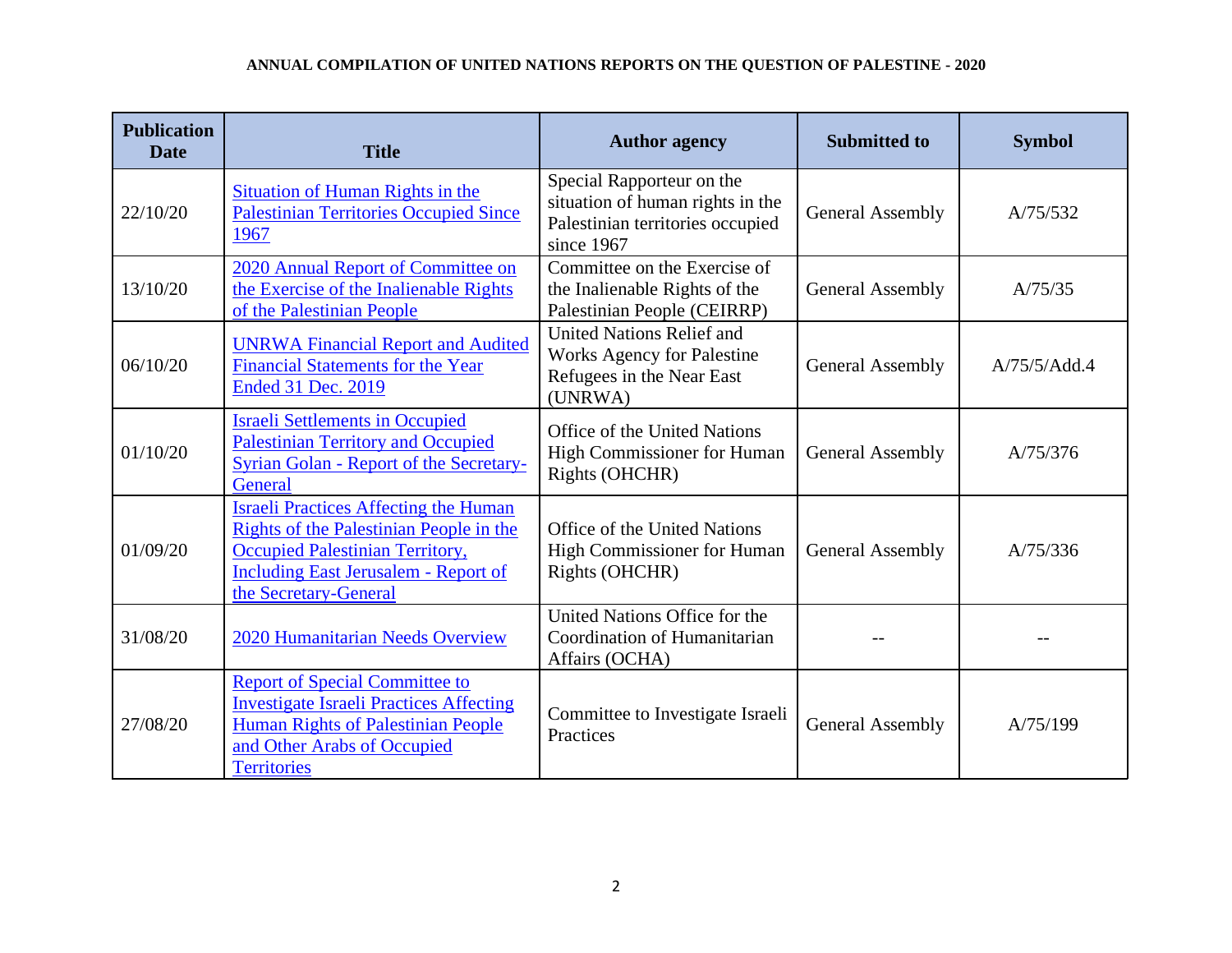| <b>Publication</b><br><b>Date</b> | <b>Title</b>                                                                                                                                                            | <b>Author agency</b>                                                                                          | <b>Submitted to</b>                          | <b>Symbol</b>             |
|-----------------------------------|-------------------------------------------------------------------------------------------------------------------------------------------------------------------------|---------------------------------------------------------------------------------------------------------------|----------------------------------------------|---------------------------|
| 27/08/20                          | <b>Report of the Commissioner-General of</b><br>the United Nations Relief and Works<br><b>Agency for Palestine Refugees in the</b><br>Near East (1 Jan. - 31 Dec. 2018) | <b>United Nations Relief and</b><br><b>Works Agency for Palestine</b><br>Refugees in the Near East<br>(UNRWA) | <b>General Assembly</b>                      | A/75/13                   |
| 25/08/20                          | <b>Peaceful Settlement of the Question of</b><br>Palestine - Report of the Secretary-<br>General                                                                        | Department of Political and<br>Peacebuilding Affairs (DPPA)                                                   | General Assembly,<br><b>Security Council</b> | $A/75/195-$<br>S/2020/834 |
| 25/08/20                          | Report of the Working Group on the<br><b>Financing of UNRWA</b>                                                                                                         | The Working Group on the<br>Financing of the United Nations<br>Relief and Works Agency<br>(UNRWA)             | <b>General Assembly</b>                      | A/75/196                  |
| 13/08/20                          | Economic Costs of the Israeli<br>Occupation for the Palestinian People:<br>the Gaza Strip Under Closure and<br><b>Restrictions - UNCTAD Report</b>                      | United Nations Conference on<br><b>Trade and Development</b><br>(UNCTAD)                                      | <b>General Assembly</b>                      | A/75/13                   |
| 11/08/20                          | <b>Report of the United Nations</b><br><b>Conciliation Commission for Palestine</b>                                                                                     | <b>United Nations Conciliation</b><br>Commission (UNCC)                                                       | <b>General Assembly</b>                      | A/75/305                  |
| 10/08/20                          | Palestine Refugees' Properties and<br>their Revenues - Report of the<br><b>Secretary-General</b>                                                                        | United Nations Department of<br>Political and Peacebuilding<br>Affairs (DPPA)                                 | <b>General Assembly</b>                      | A/75/299                  |
| 05/08/20                          | <b>UNICEF</b> and WFP Barrier Analysis<br>and In-Depth Qualitative Interviews<br>Report                                                                                 | World Food Programme<br>(WFP), United Nations<br>Children's Fund (UNICEF)                                     |                                              |                           |
| 05/08/20                          | Participatory Gender Analysis Report -<br><b>West Bank and Gaza Strip</b>                                                                                               | World Food Programme (WFP)                                                                                    |                                              |                           |
| 05/08/20                          | <b>UNCTAD Assistance to the Palestinian</b><br>People: Developments in the Economy<br>of the Occupied Palestinian Territory                                             | <b>United Nations Conference on</b><br><b>Trade and Development</b><br>(UNCTAD)                               | Trade and<br>Development<br>Board            | TD/B/67/5                 |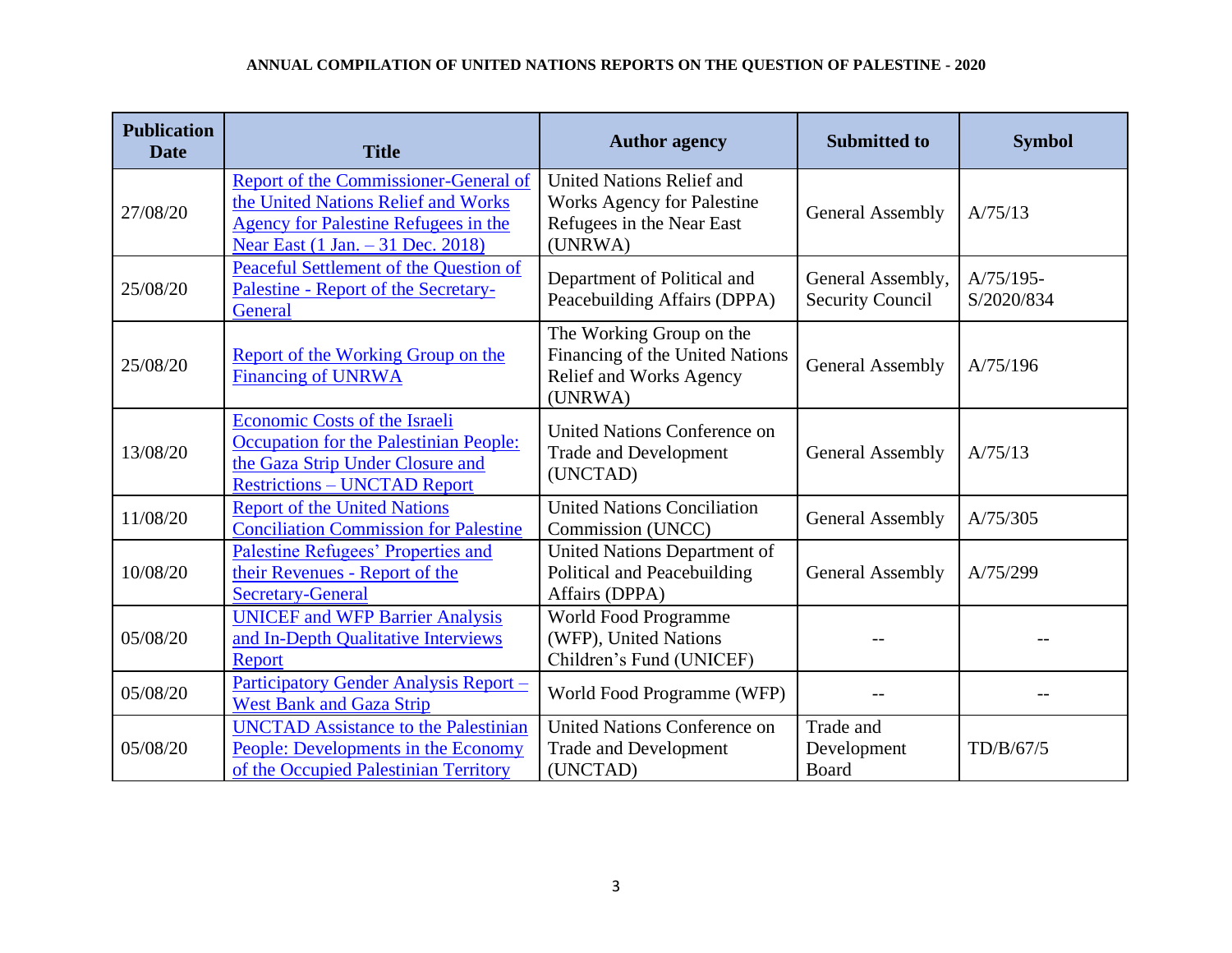| <b>Publication</b><br><b>Date</b> | <b>Title</b>                                                                                                                                                       | <b>Author agency</b>                                                                                                                            | <b>Submitted to</b>                                | <b>Symbol</b>           |
|-----------------------------------|--------------------------------------------------------------------------------------------------------------------------------------------------------------------|-------------------------------------------------------------------------------------------------------------------------------------------------|----------------------------------------------------|-------------------------|
| 24/07/20                          | Progress Report of the Board of the<br><b>United Nations Register of Damage</b><br>Caused by the Construction of the Wall<br>in the Occupied Palestinian Territory | Board of the United Nations<br>Register of Damage caused by<br>the Construction of the Wall in<br>the Occupied Palestinian<br>Territory (UNROD) | <b>General Assembly</b>                            | A/ES-10/839             |
| 15/07/20                          | Situation of Human Rights in the<br><b>Palestinian Territories Occupied Since</b><br>1967                                                                          | Special Rapporteur on the<br>situation of human rights in the<br>Palestinian territories occupied<br>since 1967                                 | Human Rights<br>Council<br><b>General Assembly</b> | A/HRC/44/60             |
| 26/06/20                          | <b>UNRWA Annual Operational Report</b><br>2019                                                                                                                     | <b>United Nations Relief and</b><br>Works Agency for Palestine<br>Refugees in the Near East<br>(UNRWA)                                          |                                                    |                         |
| 23/06/20                          | <b>UNRWA Gender Equality Strategy</b><br>2016-2021: Annual Implementation<br><b>Report January-December 2019</b>                                                   | <b>United Nations Relief and</b><br><b>Works Agency for Palestine</b><br>Refugees in the Near East<br>(UNRWA)                                   |                                                    |                         |
| 18/06/20                          | Report of the Secretary-General on<br><b>Implementation of Security Council</b><br><b>Resolution 2334 (2016)</b>                                                   | Department of Political and<br>Peacebuilding Affairs (DPPA)                                                                                     | <b>Security Council</b>                            | S/2020/555              |
| 09/06/20                          | <b>Children and Armed Conflict - Report</b><br>of the Secretary-General (Excerpts)                                                                                 | Office of the Special<br>Representative of the Secretary-<br>General for Children and<br><b>Armed Conflict</b>                                  | General Assembly,<br><b>Security Council</b>       | A/74/845-<br>S/2020/525 |
| 09/06/20                          | First 100 Days and Beyond UNRWA<br>Health Response to COVID-19-<br><b>Supplement to Health Department</b><br><b>Annual Report 2019</b>                             | United Nations Relief and<br><b>Works Agency for Palestine</b><br>Refugees in the Near East<br>(UNRWA)                                          |                                                    |                         |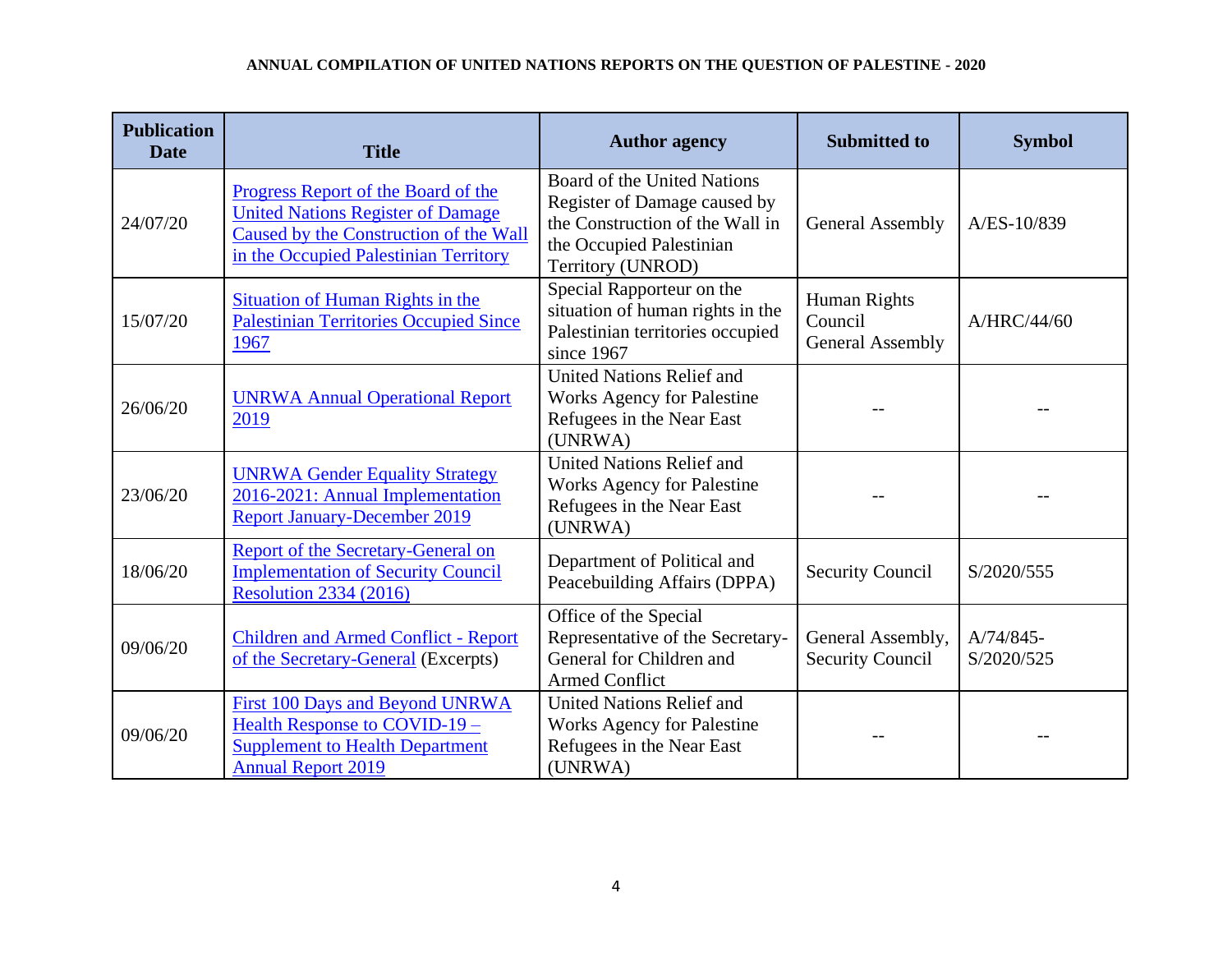| <b>Publication</b><br><b>Date</b> | <b>Title</b>                                                                                                                                                                                                                                             | <b>Author agency</b>                                                                                          | <b>Submitted to</b>                                             | <b>Symbol</b>     |
|-----------------------------------|----------------------------------------------------------------------------------------------------------------------------------------------------------------------------------------------------------------------------------------------------------|---------------------------------------------------------------------------------------------------------------|-----------------------------------------------------------------|-------------------|
| 09/06/20                          | <b>UNRWA Health Department Annual</b><br>Report 2019                                                                                                                                                                                                     | <b>United Nations Relief and</b><br><b>Works Agency for Palestine</b><br>Refugees in the Near East<br>(UNRWA) |                                                                 |                   |
| 01/06/20                          | <b>Economic Monitoring Report to Ad</b><br><b>Hoc Liaison Committee</b>                                                                                                                                                                                  | <b>World Bank</b>                                                                                             | Ad Hoc Liaison<br>Committee<br>(AHLC)                           |                   |
| 31/05/20                          | Paper to the Ad Hoc Liaison<br>Committee dated 2 June 2020                                                                                                                                                                                               | Office of the United Nations<br>Special Coordinator for the<br><b>Middle East Peace Process</b><br>(UNSCO)    | Ad Hoc Liaison<br>Committee<br>(AHLC)                           |                   |
| 27/05/20                          | <b>Economic and Social Repercussions of</b><br>the Israeli Occupation on living<br>conditions of Palestinian people in the<br>Occupied Palestinian Territory,<br>including East Jerusalem, and of the<br>Arab population in the occupied Syrian<br>Golan | <b>Economic and Social</b><br><b>Commission for Western Asia</b><br>(ESCWA)                                   | General Assembly,<br>Economic and<br>Social Council<br>(ECOSOC) | A/75/86-E/2020/62 |
| 27/05/20                          | The Situation of Workers of the<br><b>Occupied Arab Territories</b>                                                                                                                                                                                      | <b>International Labour</b><br>Organization (ILO)                                                             | International<br><b>Labour Conference</b>                       | ILC.109/DG/APP    |
| 21/05/20                          | Maintaining the Resilience of Palestine<br>Refugees from Syria in Jordan and<br>Lebanon                                                                                                                                                                  | United Nations Relief and<br><b>Works Agency for Palestine</b><br>Refugees in the Near East<br>(UNRWA)        |                                                                 |                   |
| 15/05/20                          | <b>Report to the Ad Hoc Liaison</b><br>Committee meeting of 2 June 2020                                                                                                                                                                                  | Office of the Quartet                                                                                         | Ad Hoc Liaison<br>Committee<br>(AHLC)                           |                   |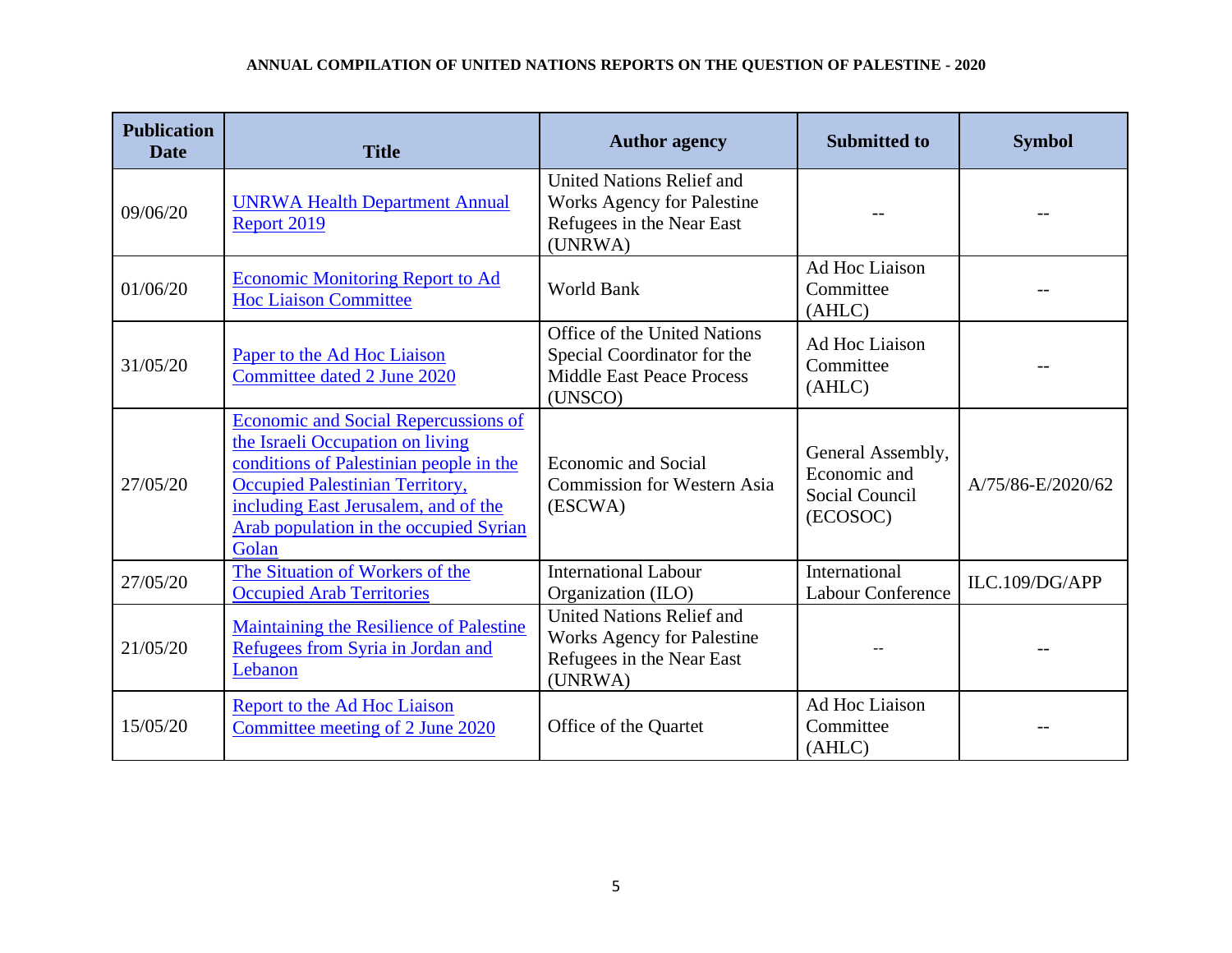| <b>Publication</b><br><b>Date</b> | <b>Title</b>                                                                                                                                                                                                    | <b>Author agency</b>                                                                         | <b>Submitted to</b>                                                    | <b>Symbol</b>           |
|-----------------------------------|-----------------------------------------------------------------------------------------------------------------------------------------------------------------------------------------------------------------|----------------------------------------------------------------------------------------------|------------------------------------------------------------------------|-------------------------|
| 13/05/20                          | <b>Assistance to the Palestinian People –</b><br><b>Secretary-General Report</b>                                                                                                                                | Office of the UN Special<br>Coordinator for the Middle East<br>Peace Process (UNSCO)         | Economic and<br>Social Council<br>(ECOSOC),<br><b>General Assembly</b> | $A/75/84-$<br>E/2020/61 |
| 13/05/20                          | <b>State of Environment and Outlook</b><br>Report for the oPt 2020                                                                                                                                              | <b>UN Environmental Program</b><br>Report (UNEP)                                             | Palestinian<br>Environment<br><b>Quality Authority</b>                 |                         |
| 11/05/20                          | <b>Occupied Palestinian Territory</b><br>Humanitarian Fund Annual Report<br>2019                                                                                                                                | Office for the Coordination of<br>Humanitarian Affairs (OCHA)                                |                                                                        |                         |
| 18/03/20                          | Triennial review of recommendations<br>from the programme evaluation of the<br><b>United Nations Relief and Works</b><br><b>Agency for Palestine Refugees in the</b><br><b>Near East</b>                        | Office of Internal Oversight<br>Services (OIOS)                                              | Committee for<br>Programme and<br>Coordination                         | E/AC.51/2020/4          |
| 17/03/20                          | <b>Education-Related Incidents in oPt</b>                                                                                                                                                                       | <b>Education Cluster,</b><br>United Nations Children's<br>Fund (UNICEF)                      |                                                                        |                         |
| 28/02/20                          | <b>Business Activities Related to</b><br>Settlements in the oPt                                                                                                                                                 | Office of the United Nations<br>High Commissioner for<br>Human Rights (OHCHR)                | Human Rights<br>Council                                                | A/HRC/43/71             |
| 24/02/20                          | Report of the Special Rapporteur on the<br>Situation of Human Rights Defenders -<br>Addendum - Observations on<br><b>Communications Transmitted to</b><br><b>Governments and Replies Received</b><br>(Excerpts) | Human Rights Council,<br>Special Rapporteur on the<br>situation of human rights<br>defenders | Human Rights<br>Council                                                | A/HRC/43/51/<br>Add.3   |